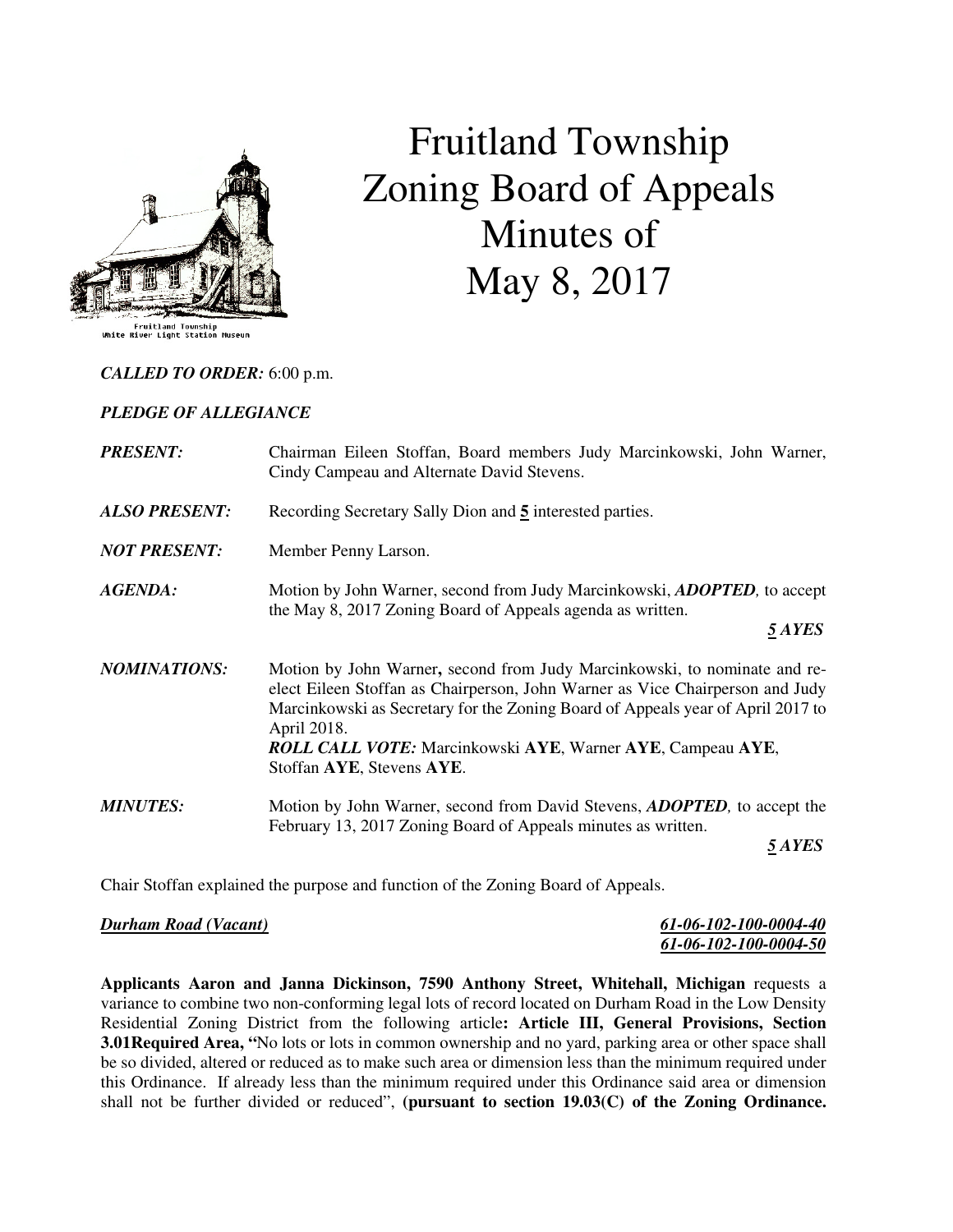## *Public Hearing Open 6:10 p.m.*

Chair Stoffan explained that Zoning Administrator Jensen was not able to attend the meeting, however, he did provide them with a review.

The review indicates that the LDR zone is regulated by Article V of the Fruitland Township Zoning Ordinance. This ordinance requires created lots to be 165 feet in width, and have a lot area of  $2 \frac{1}{2}$  acres. Both of these dimensional requirements are minimum dimensions to be met when creating a lot.

His opinion is that the Zoning Administrator can only approve requests that comply with the Zoning Ordinance. The Zoning Ordinance does allow combining two or more adjacent non-conforming lots for the purpose of obtaining a zoning permit. But, this ordinance Section 3.23 Non-Conforming Buildings, Structures and Uses, E. (4) (Article III, General Provisions) only allows combining of non-conforming lots in this manner in the MDR, MHDR, HDR, LMSD, ILD, NDLOD zoning districts, with stipulations. This ordinance does not apply to the LDR zoning district. Because this does not apply to the LDR zoning district, the Zoning Administrator does not have the authority to grant this request.

Power of the Zoning Board of Appeals – Section 3.23 Non-Conforming Buildings, Structures and Uses, C. (1) (Article III, General Provisions), states;

C. Change or Discontinuance. The non-conforming use of a building or structure or land shall not be: 1. Changed to any other non-conforming use unless the Board of Zoning Appeals finds that such change in use will have a less harmful effect on neighboring properties than the existing non-conforming use.

His opinion is the ordinance language in Section 3.23 Non-Conforming Buildings, Structures and Uses, C. (1) (Article III, General Provisions), provides the power to the Zoning Board of Appeals to grant the request to combine parcels to create a larger non-conforming parcel, for the purpose of obtaining a zoning permit to build upon the larger created non-conforming parcel, if the request has a less harmful effect on neighboring parcels that the existing non-conforming use.

Applicant Aaron Dickinson stated they believe their request is keeping with the spirit of the LDR zone.

## *CORRESPONDENCE:*

None

## *PUBLIC COMMENT:*

1. **Matt DeRose, 3208 Lakewood Road**, stated he recently built the house next to these parcels, they did find some clay in the soil which indicates a highwater table now or at one time. Because of this it could create issue if trying to build 2 new homes instead of 1 with septic systems.

## *Public Hearing Closed 6:16 p.m.*

## *BOARD COMMENTS:*

Member Warner states he believes approval of the request to combine these two parcels would be keeping with the spirit of the LDR zone.

Member Stevens states he is not sure why the LDR zone is not included with the others that could be combined without a variance. Suggests this be brought to the Planning Commissions attention.

Member Warner states he is the liaison and he will bring this to the Planning Commission for review.

Review standards for variances were reviewed.